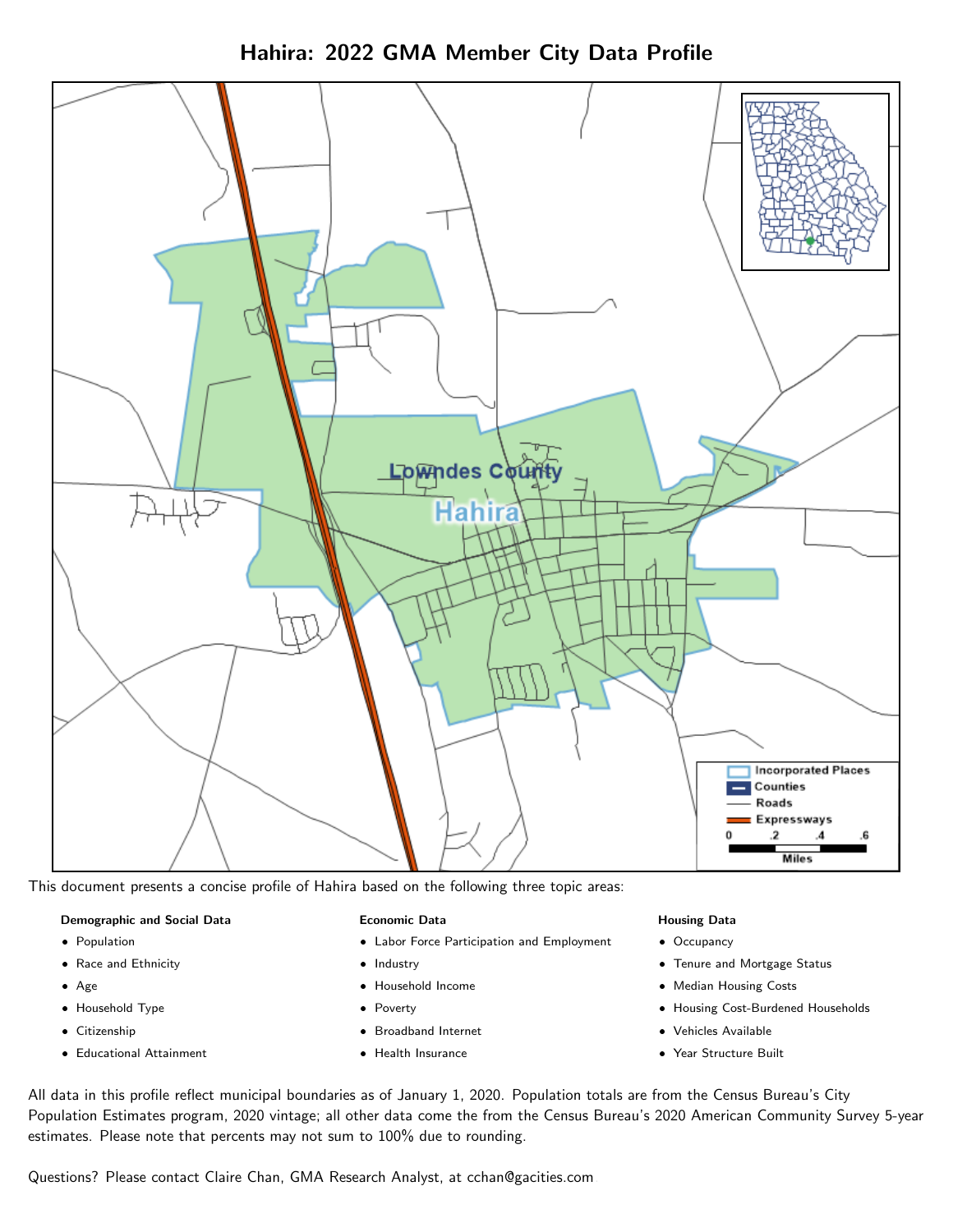# Hahira: Demographic and Social





## **Citizenship**



Source: American Community Survey, 2020 5-year estimates, table B05002 Source: American Community Survey, 2020 5-year estimates, table B15002

### Race and Ethnicity



Source: U.S. Census Bureau, City Population Estimates, 2020 vintage Source: American Community Survey, 2020 5-year estimates, table B03002

## Household Type



Source: American Community Survey, 2020 5-year estimates, table B01001 Source: American Community Survey, 2020 5-year estimates, table B11001

### Educational Attainment



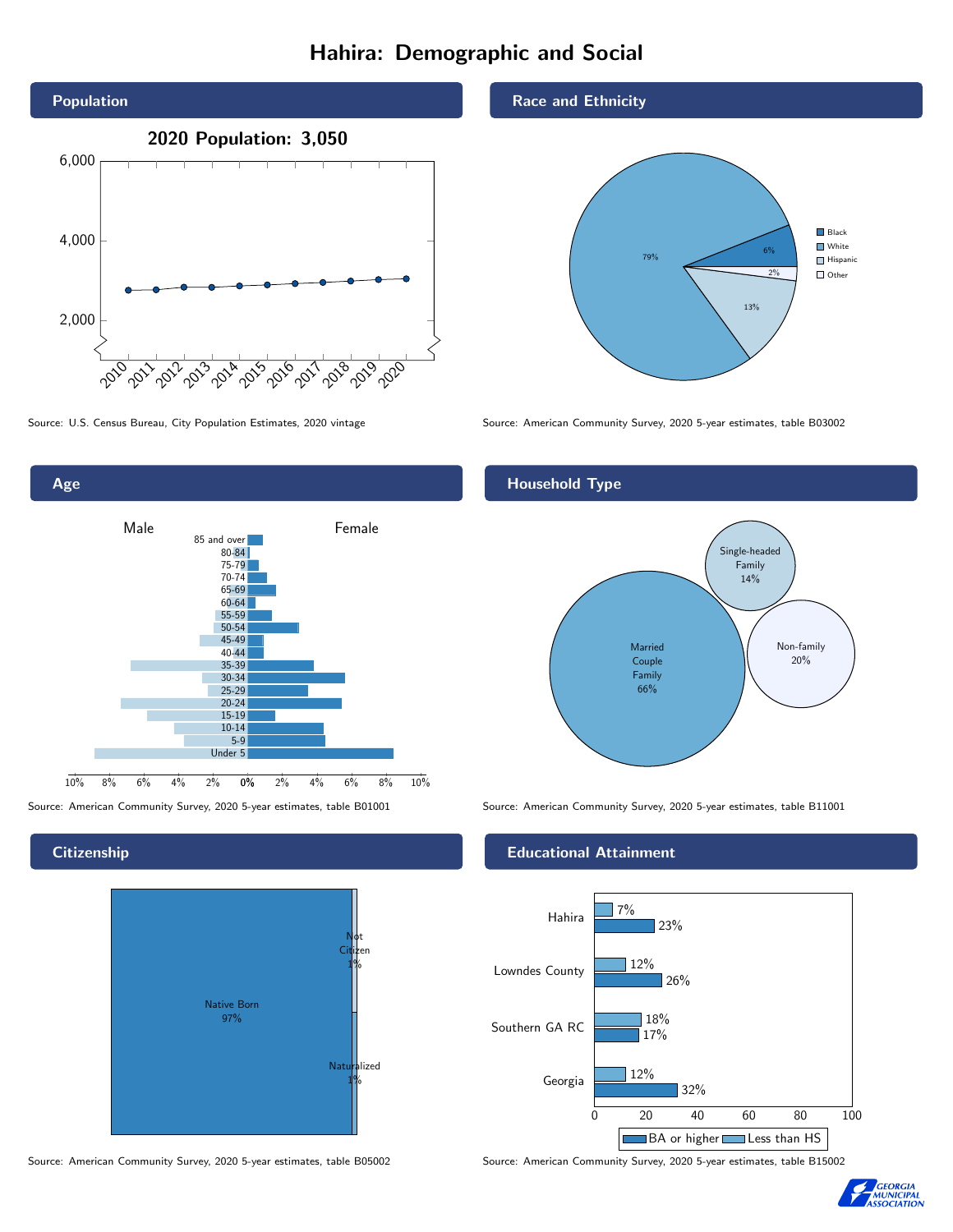# Hahira: Economic



Source: American Community Survey, 2020 5-year estimates, table B23001 Note: Unemployment rate is based upon the civilian labor force.

## Industry

| Agriculture, forestry, fishing and hunting, and mining      | $2\%$ |
|-------------------------------------------------------------|-------|
| Construction                                                | 4%    |
| Manufacturing                                               | 7%    |
| <b>Wholesale Trade</b>                                      | 7%    |
| Retail Trade                                                | 19%   |
| Transportation and warehousing, and utilities               | 5%    |
| Information                                                 | 2%    |
| Finance and insurance, real estate, rental, leasing         | 5%    |
| Professional, scientific, mgt, administrative, waste mgt    | 9%    |
| Educational services, and health care and social assistance | 24%   |
| Arts, entertainment, recreation, accommodation, food        | 8%    |
| service                                                     |       |
| Other services, except public administration                | $2\%$ |
| Public administration                                       | 7%    |

Source: American Community Survey, 2020 5-year estimates, table C24030



Source: American Community Survey, 2020 5-year estimates, tables B19013 and B19025 Source: American Community Survey, 2020 5-year estimates, table B17010



## Poverty



## **Health Insurance**



Source: American Community Survey, 2020 5-year estimates, table B28002 Source: American Community Survey, 2020 5-year estimates, table B18135